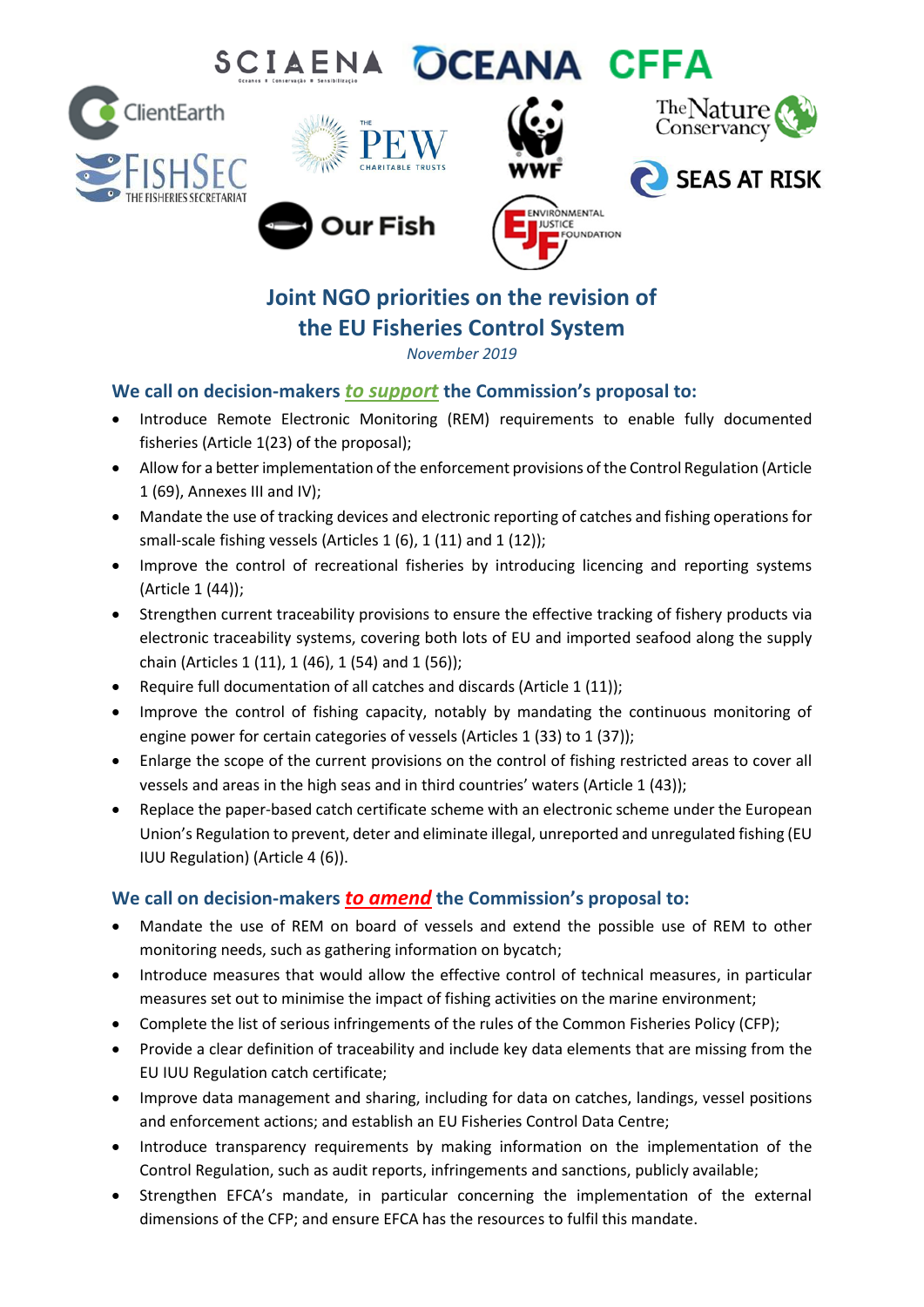#### **1. Introduce mandatory Remote Electronic Monitoring requirements**

Remote Electronic Monitoring (REM) is key to ensure fully documented fisheries. Indeed, data and video footage using GPS, sensors and CCTV cameras enable the effective control and monitoring of transparent and traceable fisheries. REM has already been introduced in some Member States (e.g. Denmark, Spain and the U.K.); and the revision of the Control Regulation presents a unique opportunity to establish it EU-wide. **We recommend to further expand the legal basis for the use of REM in the EU or by EU vessels to ensure that it could also be consistently implemented by operators for other purposes than the control and monitoring of the Landing Obligation (for example, to improve bycatch management or data collection).** 

In addition, REM allows for the monitoring and control of the Landing Obligation. In this regard, it is worth recalling that around 1.7 million tonnes of fish and marine life were discarded in EU fisheries annually before 2011.<sup>1</sup> The reformed CFP introduced the Landing Obligation to eliminate this wasteful practice of discarding unwanted catches. However, despite the serious environmental need and very broad public support for this policy, the lack of effective monitoring and control at sea is leading to a great degree of non-compliance including substandard catch reporting.<sup>2</sup> **We therefore support the Commission's proposal to introduce Remote Electronic Monitoring (REM) to allow for the monitoring and control of the Landing Obligation's effective implementation. In addition, we recommend increasing the monitoring capacity and powers of inspectors at sea to quantify the amount of discards and gather clear evidence on compliance, or the lack thereof, with the Landing Obligation.**

#### **2. Adapt the general control framework to the control of technical measures**

The EU fishing fleet needs to apply all technical rules laid down in the Technical Measures Regulation.<sup>3.</sup> This applies, for example, to acoustic devices, streamers, spatial-temporal restrictions and gear modifications, which have been introduced to minimise the impact of fisheries on the environment such as via accidental catches of marine mammals, marine reptiles and seabirds. Indeed, the survival of several species including the critically endangered Balearic shearwater and the vulnerable Loggerhead sea turtle depend on the strict implementation of fishing rules.<sup>4</sup>

However, these rules have been widely disregarded and neither the current Control Regulation nor the Commission's proposal ensure that they are sufficiently controlled and enforced. Indeed, inspectors on vessels will not need to check if vessels are complying with EU rules relating to minimising their impact on the marine environment. At the same time, no provisions are taken to

 $\overline{a}$ 

<sup>1</sup> COM (2011). Commission Staff Working Paper Impact Assessment *accompanying the document* Commission proposal for a Regulation of the European Parliament and of the Council on the Common Fisheries Policy.

<sup>2</sup> COM (2019). Commission Staff Working Document *accompanying the document* Communication from the Commission to the European parliament and the Council on the State of Play of the Common Fisheries Policy and Consulting on Fishing Opportunities for 2020.

<sup>3</sup> Regulation (EU) 2019/1241 of the European Parliament and of the Council of 20 June 2019 on the conservation of fisheries resources and the protection of marine ecosystems through technical measures. For a list of the current legislation applicable, as of June 2018, see: [https://ec.europa.eu/fisheries/cfp/fishing\\_rules/technical\\_measures\\_en.](https://ec.europa.eu/fisheries/cfp/fishing_rules/technical_measures_en) In addition, see also the proposal for a Regulation of the European Parliament and of the Council on the conservation of fishery resources and the protection of marine ecosystems through technical measures, COM (2016) 134.

<sup>4</sup> Cf. Directive 2009/147/EC of the European Parliament and of the Council on the conservation of wild birds and Council Directive 92/43/EEC of 21 May 1992 on the conservation of natural habitats and of wild fauna and flora.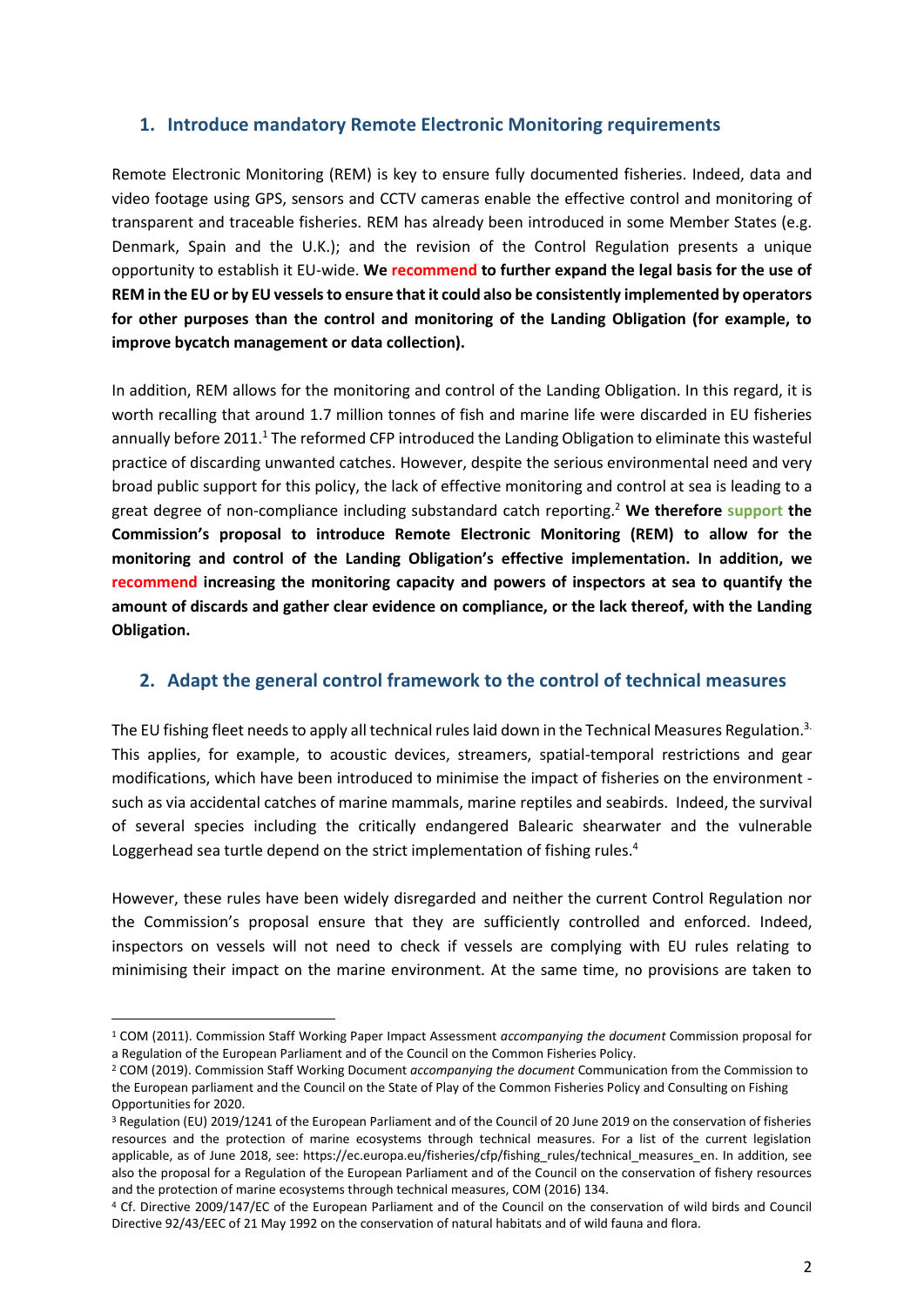ensure that inspectors have sufficient training, capacity and resources to conduct these verifications. Furthermore, the current legislation does not apply a fall-back option in emergency cases where sanctions are not sufficient to stop destructive fishing practices-such as empowering the Commission to close areas to some fisheries if a Member State does not respect its obligations to implement technical measures for these fisheries.

#### **Therefore, we recommend that:**

- **The regulation specifically includes control and enforcement provisions for EU vessels on the implementation of technical measures for conservation of fishery resources and the protection of marine ecosystems;**
- **The regulation explicitly states that inspectors shall be trained and well-resourced to ensure that they can enforce the rules, including mitigation rules applied to fishing vessels to limit accidental catches of sensitive species, placement of acoustic devices and streamers, as well as testing the sink rate of weighted hooks;**
- **A serious infringement is created to sanction licence holders and masters for not fulfilling the obligations to mitigate against the accidental catches of sensitive species;**
- **The Commission is empowered to prohibit fishing activities if technical rules have not been implemented and sanctions have not been sufficient to stop destructive fishing.**

#### **3. Maintain and improve the EU legal framework for enforcement and sanctions**

Even though the Control Regulation has been in place since 2010, there are very few Member States that have issued effective and dissuasive sanctions. The number of sanctions imposed for infringements is low and the level of these sanctions does not meet the criteria set in the Control and IUU Regulations. Indeed, in 2017, the Commission itself recognised that *"enforcement, especially concerning sanctions and point system, follow up of infringements [...] are the areas that show the biggest shortcomings".* <sup>5</sup> The continuous lack of political will from Member States to implement the enforcement provisions of the Control and IUU Regulations, as well as the absence of concrete action from the Commission to address this issue, are the roots of the problem.

The Commission's proposal moves the enforcement provisions of the IUU Regulation into the new Control Regulation, opening the current sanctioning system to revision. This has been done without a proper online public consultation, without a public impact assessment, and without a study on the effectiveness of the current sanctioning system.<sup>6</sup> Moreover, it remains unclear how the Commission and the Member States will address the existing implementation gaps of the enforcement provisions of the IUU and Control Regulations.

In order to create a culture of compliance, it is key that the current provisions on the penalty point system, serious infringements, immediate enforcement measures and accompanying sanctions are further harmonised and strengthened, not weakened. **We therefore support these aspects of the enforcement regime proposed by the Commission.** 

The proposal distinguishes between infringements that are serious by nature and other serious infringements of the CFP, whose seriousness should be assessed according to a list of criteria set in

 $\overline{a}$ 

<sup>5</sup> Commission Staff Working Document SWD (2017) 134 Final, p.18.

<sup>&</sup>lt;sup>6</sup> As required by the Commission's own "Better Regulation Guidelines and Toolbox".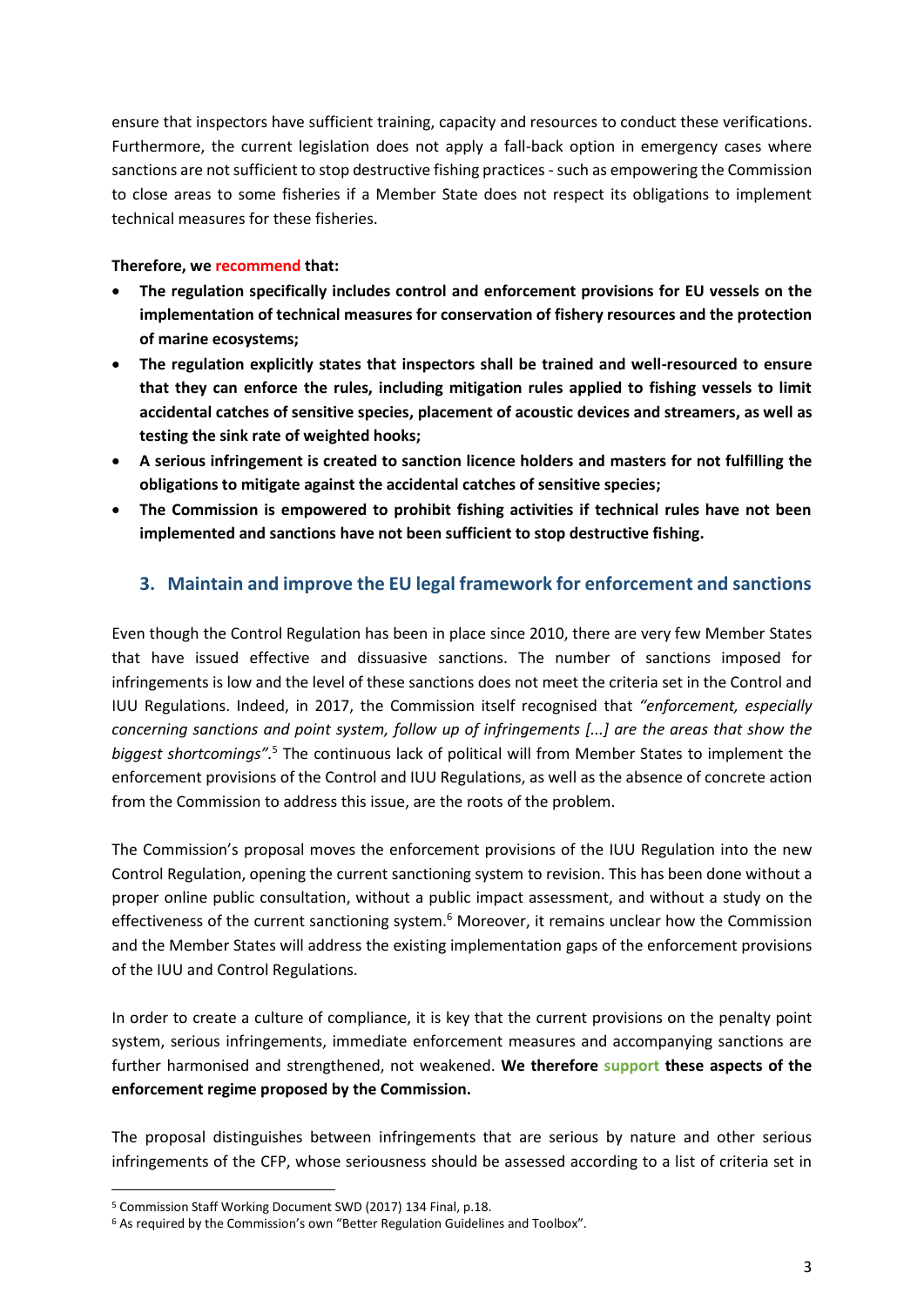the Regulation. In addition, it proposes to use mandatory administrative sanctions in case of serious infringements, for which it sets minimum levels of fines. The proposal further clarifies the rules applicable within the penalty point system and makes explicit that any point assigned by the coastal State must be enforced by the flag State.

**In addition to these provisions, we recommend changing the list of serious infringements as follows:**

- **Add** *"turning off Automatic Identification System (AIS) transmitters"* **to the list – if the AIS is turned off for a legitimate reason such as the risk of piracy, the captain of a vessel should notify the flag State and/or the coastal state;**
- **Amend the serious infringement "***supplying services to operators connected to a vessel engaged in IUU fishing"* **to** *"benefitting from, supporting or engaging in IUU fishing including as operators, effective beneficiaries, owners, logistics and service providers, including insurance providers and other financial service providers ";*
- **Add a serious infringement for licence holders and masters of fishing vessels who are not fulfilling their obligations to mitigate against the accidental catches of sensitive species.**

# **4. Mandate the use of cost-efficient tracking devices and the electronic reporting of catches and fishing operations for small-scale vessels**

Small-scale fisheries are critical in supporting the livelihoods of coastal communities and play an important role in sustainable development, but they are not necessarily a synonym for low impact fisheries. Therefore, their operations need to be properly assessed, monitored and controlled to guarantee that their impacts are accurately accounted for, especially as 89% of the EU fleet – responsible for 25% of the EU's total seafood catches – currently does not have a vessel monitoring system on board.<sup>7</sup>

In this context, the installation of tracking devices on board to automatically locate and identify smallscale (under 12 meters) vessels is essential. Recent advances in technology have made these devices small and cost-effective and they do not undermine the safe operation of the vessels and gears. **We therefore support the Commission's proposal to extend the use of a vessel position data system to small-scale fishing activities.**

Under current legislation, vessels below 10m are not required to record fishing logbook data or complete a landing declaration indicating their catches. This poses a serious threat to the quality of stock assessments, as smaller vessels are also responsible for catching significant quantities of fish, and without the appropriate information on the amount of catches, it is not possible to achieve the objectives of the CFP. **We therefore support the Commission's proposal to introduce an accurate and complete electronic fishing logbook to record small-scale vessel operations, including details of all catches by species, category, type and gear used.**

#### **5. Improve the control of recreational fisheries**

**.** 

Recreational fishing can bring conservation and socioeconomic benefits when it is properly regulated. However, very few assessments have been undertaken on the socio-economic importance and

<sup>7</sup> European Court of Auditors, Special Report No 08/2017 : *EU fisheries controls : more efforts needed*, p. 8.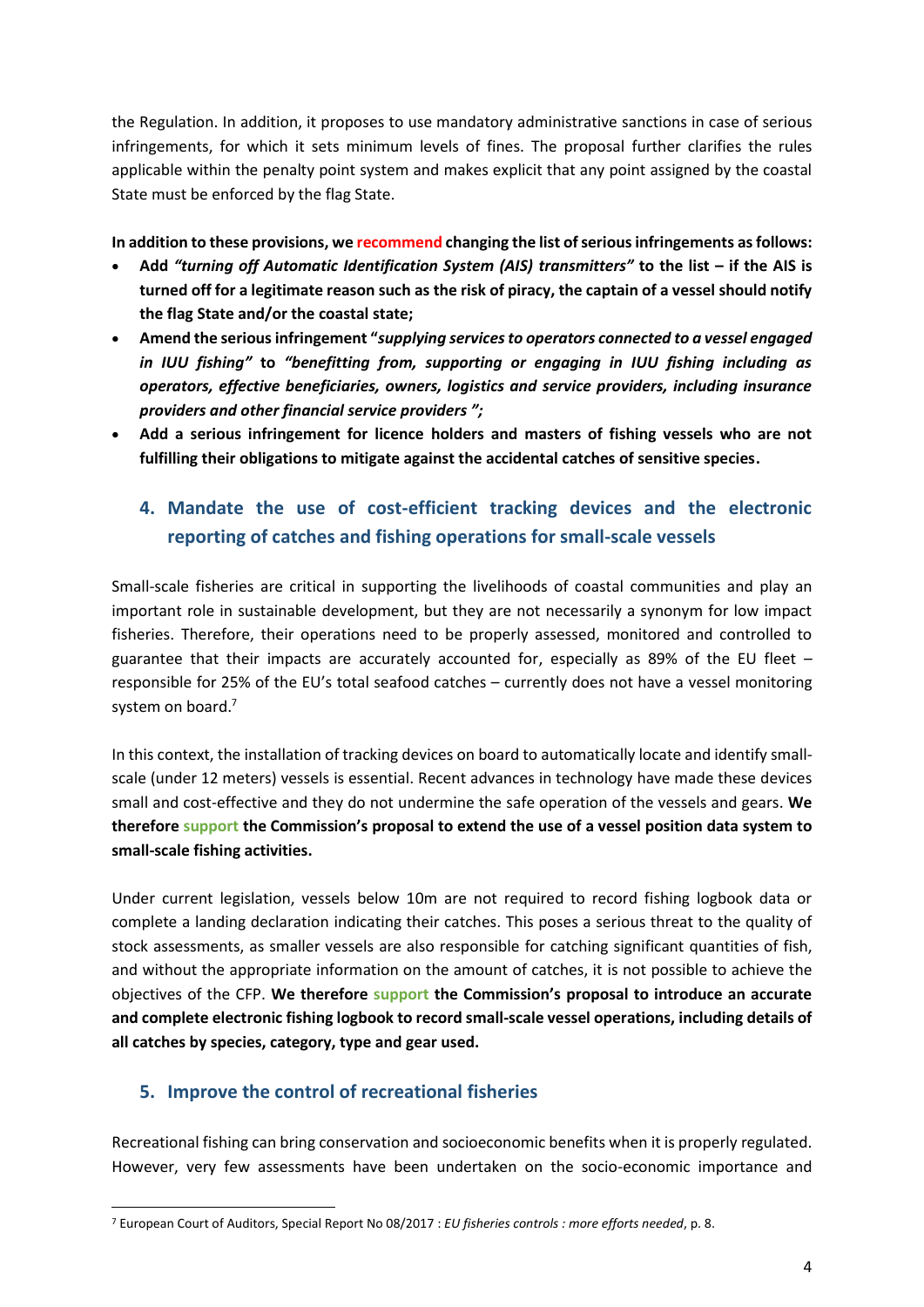environmental impact of recreational fishing activities – recent scientific studies have estimated that marine recreational fishing represents between 2% and 72% of total catches, depending on the stock and the region.<sup>8</sup> This is why **we support the Commission's proposal to introduce a registration or licencing system for recreational fishers and to collect data on their catches.** This licencing process should not only monitor the number of persons involved in recreational fishing activities, but also ensure that recreational fishers are well aware of the legislation in place, the species subject to a recovery plan and the scientific rationale behind these.

**Moreover, the obligation to report catches when stocks are subject to conservation measures is an essential element to obtain greater accuracy on the status of fish stocks, as well as a clear assessment of the share of catches from recreational fisheries in relation to commercial fishing.** Reporting of catches could be done in several different ways, but preference should be given to electronic methods; this is particularly relevant for those recreational vessels fishing species subject to a recovery plan. The fishing mortality data reported by recreational activities should then be taken into account when estimating the quota allocation for the commercial sector.

**In addition, we recommend that decision-makers ensure that the Control Regulation clearly underlines that recreational catches require to be coherent with the multiannual and recovery plans.** For this to be effective, some measures are required to control recreational mortality (e.g. minimum landing sizes, fishing gear and catch limitations, or restricted areas and times). This should take place in parallel with effective monitoring, control and surveillance schemes, which ensure that Member States are regularly monitoring the catch effort of recreational fisheries and incorporate this information in their fisheries resources management schemes.

#### **6. Improve traceability requirements**

1

Making fisheries products traceable from point-of-catch to final point-of-sale is a necessary precondition to combatting illegal, unreported and unregulated (IUU) fishing, achieving sustainable fisheries and healthy fish stocks, and safeguarding the livelihoods of fisheries-dependent communities worldwide. This holds particularly true for the EU, which is the leading seafood market in the world and imports over 60% of its seafood, mostly from developing countries.

However, while the EU food safety regulations ensure a degree of traceability for health, safety and consumer purposes, they do not provide an adequate framework for ascertaining that products were caught legally. Similarly, the Control Regulation has fallen short of adequately providing for this framework.

**We support the important steps taken by the Commission to rectify some of the traceability loopholes in their proposal, including:** 

 **Mandating the electronic exchange of seafood traceability information along the supply chain via electronic traceability systems;**

<sup>8</sup> Hyder, K., Radford, Z., Prellezo, R., Weltersbach, MS., Lewin, WC., Zarauz, L., Ferter, K., Ruiz, J., Twonhill, B., Mugerza, E., and Strehlow, HV., 2017, Research for PECH Committee, *Marine recreational and semi-subsistence fishing - Its value and its impact on fish stocks*, European Parliament, Policy Department for Structural and Cohesion Policies, Brussels.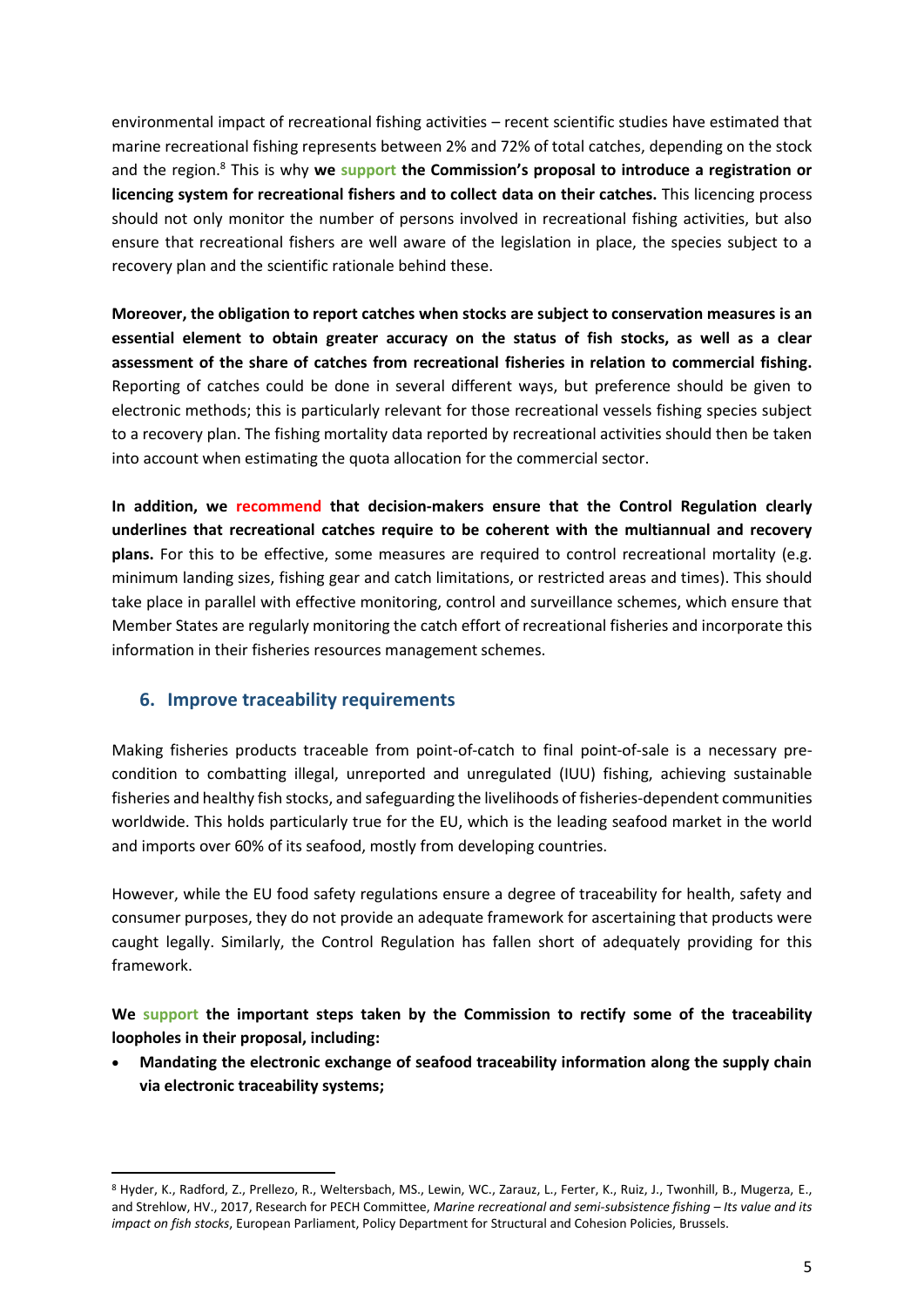- **Mandating the tracking of lots of seafood along the supply chain through product transformation, merging and transport, covering both EU-products as well as imported products;**
- **Ensuring that adequate information is passed along the supply chain to ascertain the legality of EU-caught products.**

**Some key loopholes remain and we recommend that the following are addressed:**

- **Providing a clear definition of traceability in the Regulation so that traceability requirements for control purposes can be distinguished from labelling requirements for transparency to the consumer;**
- **Ensuring that sufficient information is also passed along the supply chain to ascertain the legality of imported seafood products. This requires mandating the inclusion of key data elements for traceability purposes in the catch certificate, as required under the EU IUU Regulation, including the unique vessel identifier (IMO number) for all eligible vessels, the catching method, better definition of catch areas with a clear distinction between the EEZ and the high seas, and a link between catch areas and catch dates.**

#### **7. Improve data management and sharing**

Many exceptions, gaps and discrepancies currently exist in the collection, sharing and reporting of EU fisheries data, compromising the scientific information available for stock assessments and the objective of achieving fully documented fisheries management as foreseen in Article 15 (1) of the Common Fisheries Policy.

For example, current catches under 50 kg do not need to be recorded – an exemption that seriously undermines the available fisheries information and reduces the controllability of adherence to the Landing Obligation at sea. Indeed, the Scientific, Technical and Economic Committee for Fisheries (STECF) has highlighted that the current scope of obligations needs to be expanded to improve resolution in terms of catch reporting, inclusion of vessels not currently covered, and information at an individual operational level, such as per haul.<sup>9</sup>

In addition, the data reported by Member States to the Commission is often of poor quality. For example, unexplained discrepancies exist between declared landings and the quantities recorded as sold. Moreover, in a 2017 report, the European Court of Auditors found that Member States do not sufficiently share and trace information concerning activities of EU-flagged vessels when fishing in the waters of another Member State.<sup>10</sup>

**We support the Commission's proposal to tackle some of these data deficiencies and discrepancies by:**

 **Removing the exemptions for vessels under 15 metres which allow them to not declare their landings (vessels under 10 meters) and to provide their landing declarations on paper instead of in electronic format (vessels between 10 and 15 meters);**

1

<sup>9</sup> Scientific, Technical and Economic Committee for Fisheries (STECF) – 46th Plenary Meeting Report (PLEN-14-02). 2014. Publications Office of the European Union, Luxembourg, EUR 26810 EN, JRC 91540, 117pp.

<sup>10</sup> European Court of Auditors, Special Report No 08/2017 : *EU fisheries controls : more efforts needed*, p. 8.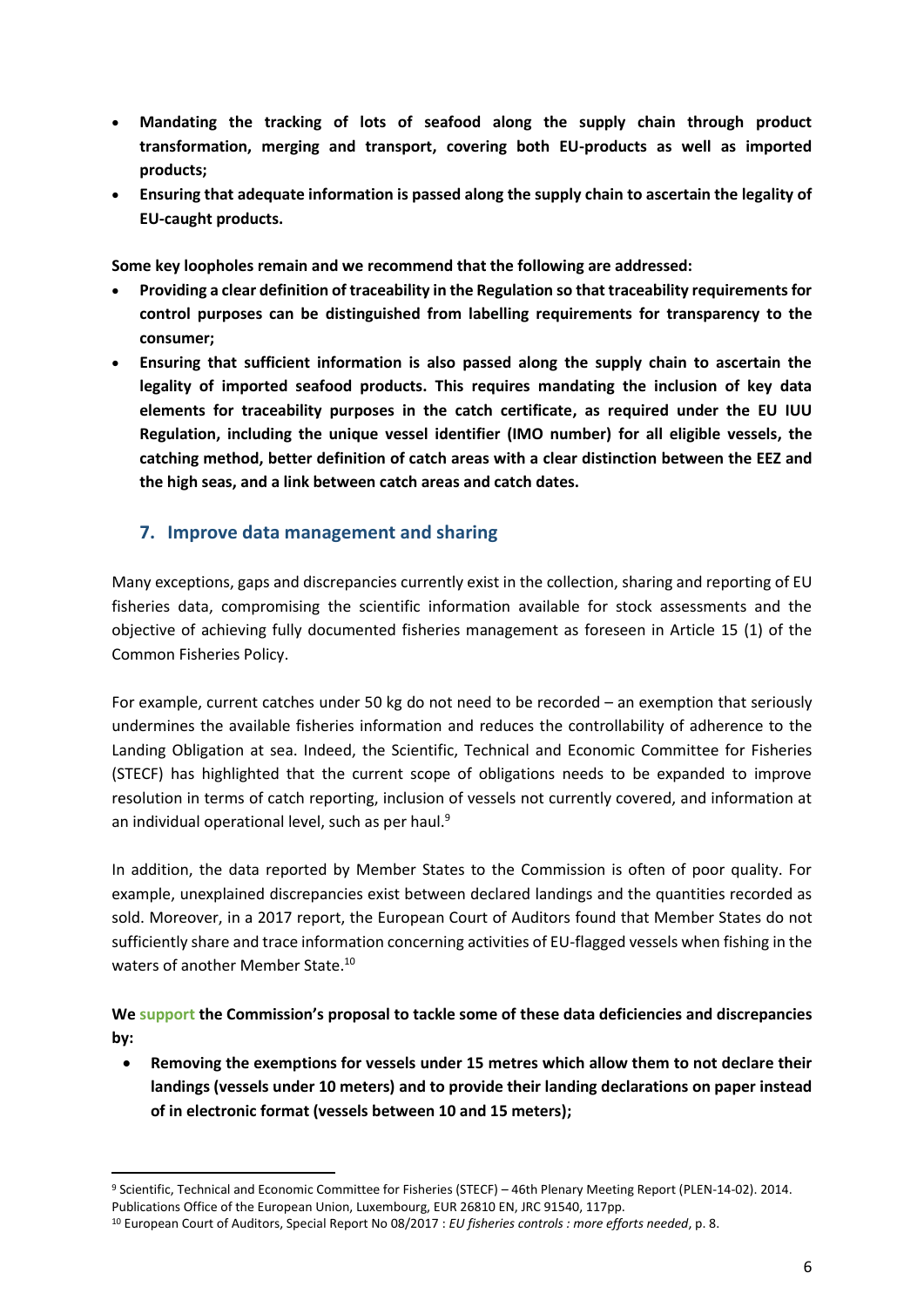- **Removing the exemption which allows vessels up to 15 meters to not have a Vessel Monitoring System (VMS) on board;**
- **Reducing the amount of catches that can be sold directly from vessels without a sales note from 50 euros to 5 kg;**
- **Requiring Member States to set up a system that allows the Commission as well as EFCA to access fishing activity data and enforcement information (i.e. national register of infringements) at all times and without prior notice, in a non-aggregated format;**
- **Allowing scientific bodies of Member States to have access to vessel position data;**
- **Establishing a direct electronic exchange system for Member States to exchange fisheries information (i.e. vessel position data, electronic logbooks, landing declarations, sales notes and inspection and surveillance reports);**
- **Mandating the weighing of fishery products to take place on landing, on systems and by operators approved by the competent authorities;**
- **Requiring information on utilised conversion factors to be included in logbooks as well as landing or transhipment declarations.**

Another major problem identified is that the EFCA and the Commission do not have continuous and sufficient access to fisheries data. The Commission receives relevant data from the Member States, notably on catches, quota use, fishing effort and fishing fleet capacity, though it is not allowed to analyse this information without an authorisation from the relevant Member State. EFCA, on the other hand, receives information from Member States on the fleets engaged in the region covered by a Joint Deployment Plan, but not on a structural basis. Despite these structural communication issues, the Commission fails to propose the establishment of an EU-Fisheries Control Data Centre (FCDC), as suggested by the European Court of Auditors, for an integrated European information system for fisheries management. Indeed, the objective should be that data on fishing and enforcement activities is available in near real time in a digital database that would allow direct electronic exchange between Member States' authorities and Commission services. EFCA should also have access to this database for analysis and control purposes. In addition, non-EU countries should obtain access to parts of this EU-wide database if a Sustainable Fisheries Partnership Agreement to which they are a contracting party mandates this.

**To strengthen the Commission's proposal, we therefore recommend to:**

- **Establish an EU Fisheries Control Data Centre or an EU-wide database accessible to Member States, the Commission and EFCA;**
- **Ensure that the Commission and/or EFCA has access to real time vessel position data;**
- **Improve the standardisation of time intervals for communication of data, as well as other relevant data fields, between Member States;**
- **Grant access to relevant vessel position data from the EU-wide database to non-EU countries if this is mandated by a Sustainable Fisheries Partnership Agreement to which they are a contracting party;**
- **Establish harmonised and EU-wide guidelines and systems that assist authorities in the crosschecking of catch and landing data, including standardised conversion factors.**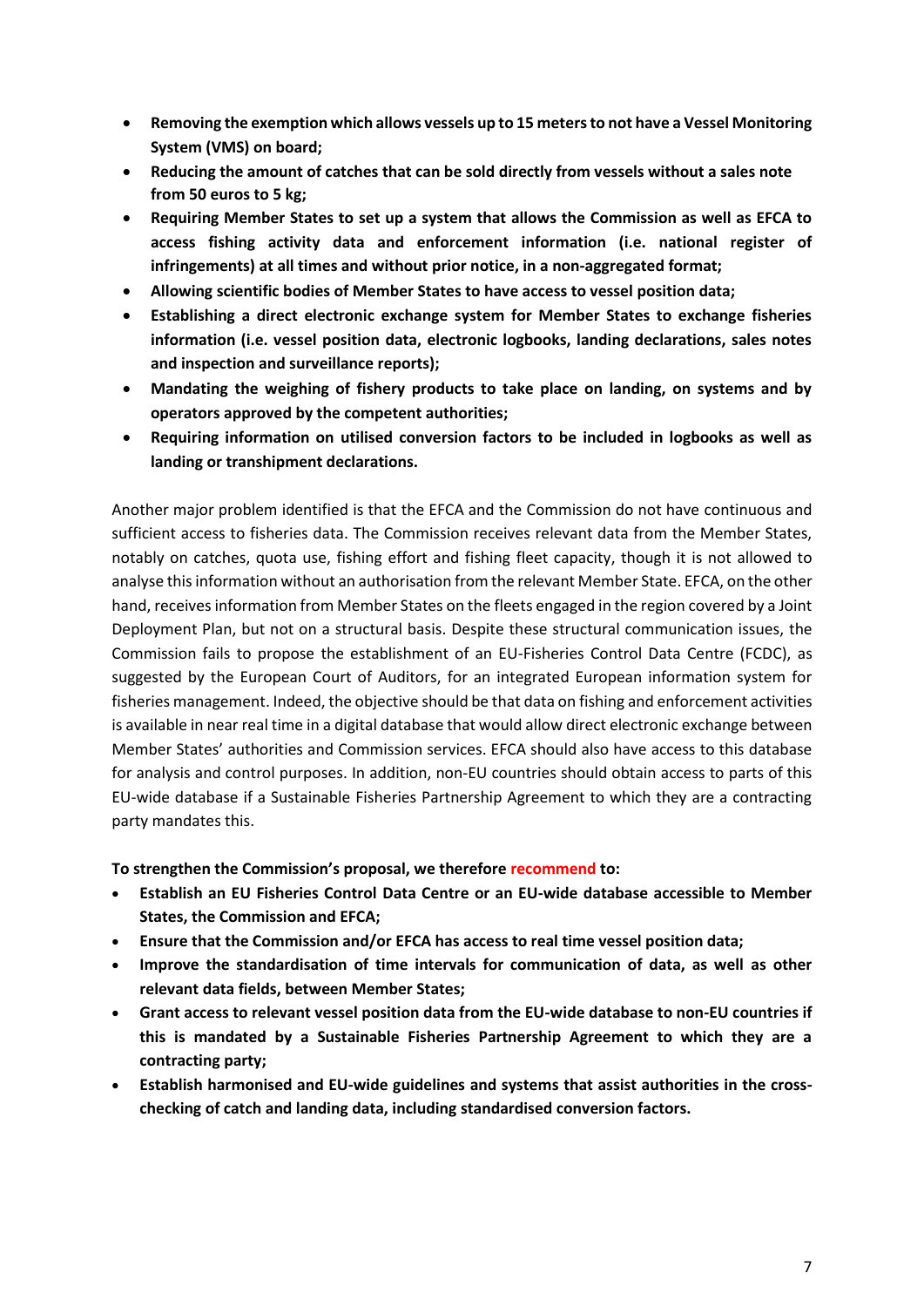#### **8. Ensure the monitoring and control of fleet capacity**

Monitoring and control of fleet capacity is essential to ensure that national capacity ceilings laid out in Annex II of the CFP are respected.<sup>11</sup> The ceilings found in Annex II are expressed in both gross tonnage (GT) and kilowatts (kW). The current Control Regulation obliges Member States to control these fishing capacity elements, though the system in place has proven to be ineffective. Indeed, in its 2017 report, the European Court of Auditors noted that *"the Member States we visited did not sufficiently verify the accuracy of their fleets' capacity and of the information on the vessels in the fleet register"; <sup>12</sup>* and a recent Commission study found that the measured engine power exceeded the certified engine power during 51% of the undertaken verifications.<sup>13</sup>

**We therefore support the Commission's proposals to improve the control of fishing capacity, notably by mandating the continuous monitoring of engine power on board vessels that use trawls, seines and surrounding nets.** 

#### **9. Effectively control fishing restricted areas and marine protected areas**

In order to secure and restore favourable conservation status in marine sites affected by fishing activities, including marine Natura 2000 areas, Article 11 of the CFP gives the right to propose restrictions, such as spatial or temporal closures, to an "initiating Member State" that has a "potential fisheries management interest" in a site. In addition, the different EU fisheries technical measures regulations, as well as agreements made under Regional Fisheries Management Organisations (RFMOs) subsequently transposed into EU legislation, set out certain area closures aimed at biodiversity conservation. To control and monitor fishing activities in these restricted areas, the current Control Regulation establishes that vessels of 12 meters' length or greater that enter into these areas shall be controlled by Member States with a Vessel Monitoring System (VMS) that detects and records their transit through the area. The frequency of data transmission shall be at least once every 30 minutes when a fishing vessel enters a fishing-restricted area.

**While we support the Commission's proposal to extend the scope of Article 50 of the current Control Regulation to all vessels - irrespective of their size - and to fishing areas located in the high seas or in third countries' waters, we recommend to shorten the current 30-minute interval for the frequency of data transmission in order to guarantee an effective protection of marine sites.**

#### **10. Introduce transparency requirements**

**.** 

Transparency is essential to assess if the Control Regulation is to be effectively implemented across the EU. Having access to up-to-date, public and reliable data on this topic will help to inform consumers, civil society organisations and decision-makers, as well as foster a culture of trust and compliance.

<sup>11</sup> Regulation (EU) No 1380/2013 of the European Parliament and of the Council of 11 December 2013 on the Common Fisheries Policy.

<sup>12</sup> European Court of Auditors, Special Report No 08/2017: EU fisheries controls, more efforts needed, p. 7.

<sup>&</sup>lt;sup>13</sup> DG MARE, Final report on the study of engine power verification by Member States of 14 June 2019.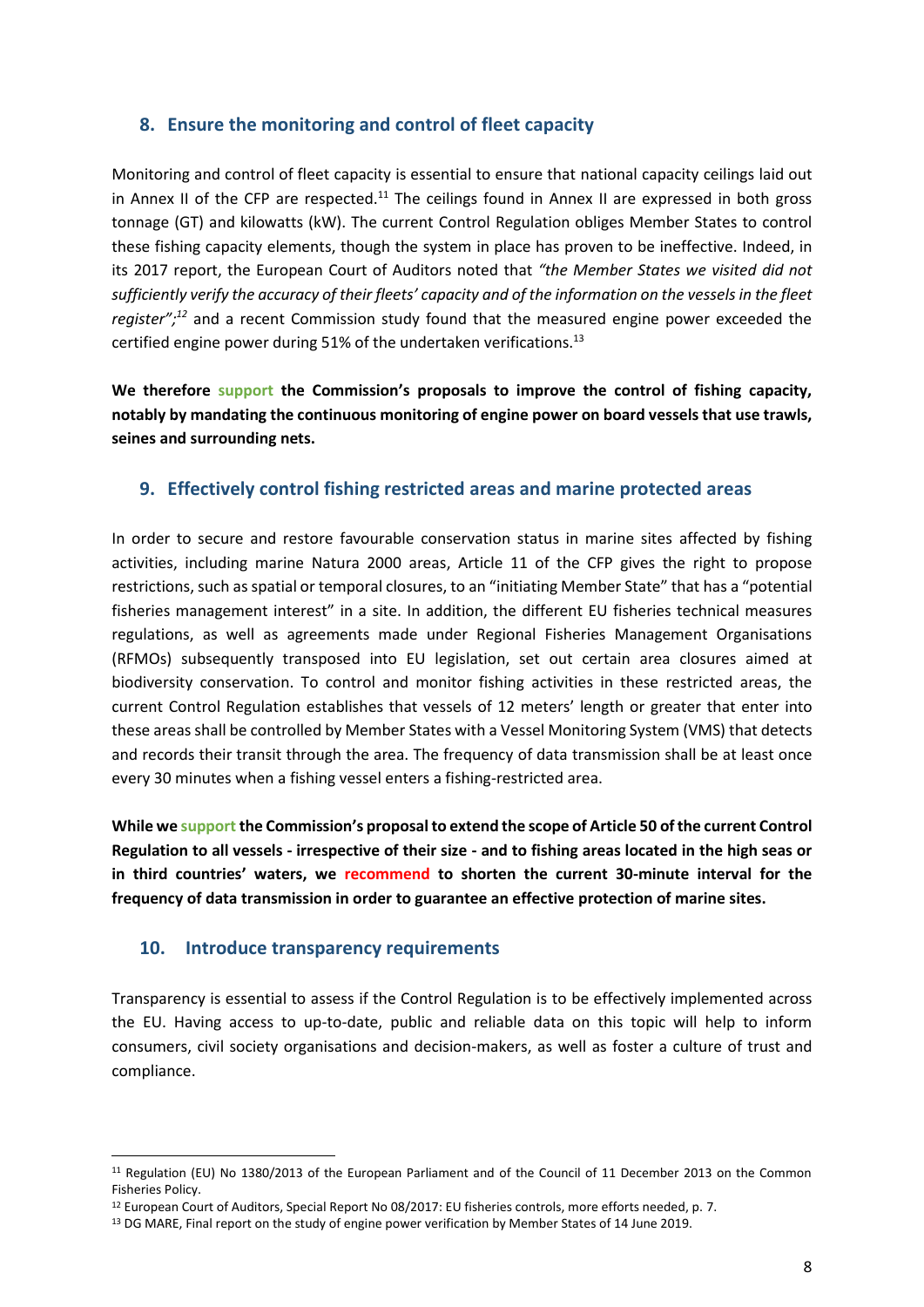However, access to data on the implementation of the Control Regulation is difficult: Member States only have to submit a report to the Commission every five years, in which they provide details on the steps they have taken to implement the rules (including aggregated data on sanctions and penalty points), but these reports are not public. This has not always been the case: before 2009 and the entry into force of the current Control Regulation, the Commission reported regularly to the European Parliament and to the Council, and the information contained in these annual communications was public. Similarly, at the national level, data on infringements and sanctions are currently kept in nonpublic national registers of infringements of the rules of the CFP that Member States are obliged to maintain. The Commission's proposal improves the scope and quality of the data that has to be recorded in the national registers of infringements, though it fails to remedy the lack of transparency. **We therefore recommend that:** 

- **Just as for the IUU Regulation, Member States report on the implementation of the Control Regulation every two years, based on aggregated data from their national registers of infringements. These reports should be automatically published on the Commission's website. In addition, we recommend that the Commission uses the information submitted by the Member States to prepare bi-annual communications to the European Parliament and to the Council on the implementation of the enforcement provisions of the Control Regulation;**
- **Member States annually publish aggregated data on the number and types of inspections, number of infringements detected and reported, and type of follow-up actions (simple warnings, administrative sanctions, criminal sanctions, immediate enforcement measures, and number of penalty points administered).**

Moreover, the audit reports of the Member States' control systems carried out by the Commission under Title X of the current Control Regulation are not made public. In other areas of EU law, such as in the area of food law, animal health and animal welfare, reports from audits in both Member States and third countries are available on the Commission's website.<sup>14</sup> **We recommend that audits carried out by the Commission of the control systems of Member States are made public on the Commission's website.** 

Lastly, Article 113 of the current Control Regulation contains provisions that severely undermine the right of the public to have access to environmental information under the Aarhus Convention; and the EU regulations implementing this Convention.<sup>15</sup> In particular, Article 113 gives Member States the right to veto any decision taken by the European Commission to grant access to fisheries control data to persons other than the competent control authorities of that Member State. This is in clear contradiction of well-established jurisprudence from the European Court of Justice on access to information matters, which says that Member States do not have the power to veto a decision from the Commission to release their environmental data. **We therefore recommend that paragraphs 2 and 3 of Article 113 of the Control Regulation are either amended or deleted, in order to align the fisheries control data transparency regime with the one set up under the Aarhus Convention on**

**.** 

<sup>14</sup> See: http://ec.europa.eu/food/audits-analysis/audit\_reports/index.cfm.

<sup>15</sup> Convention of the United Nations Economic Commission for Europe (UNECE) of 25 June 1998 on access to information, public participation in decision-making and access to justice in environmental matters (Aarhus Convention) and the Regulation (EC) 1367/2006 of the European Parliament and of the Council of 6 September 2006 on the application of the provisions of the Aarhus Convention on access to information, public participation in decision-making and access to justice in environmental matters to Community institutions and bodies.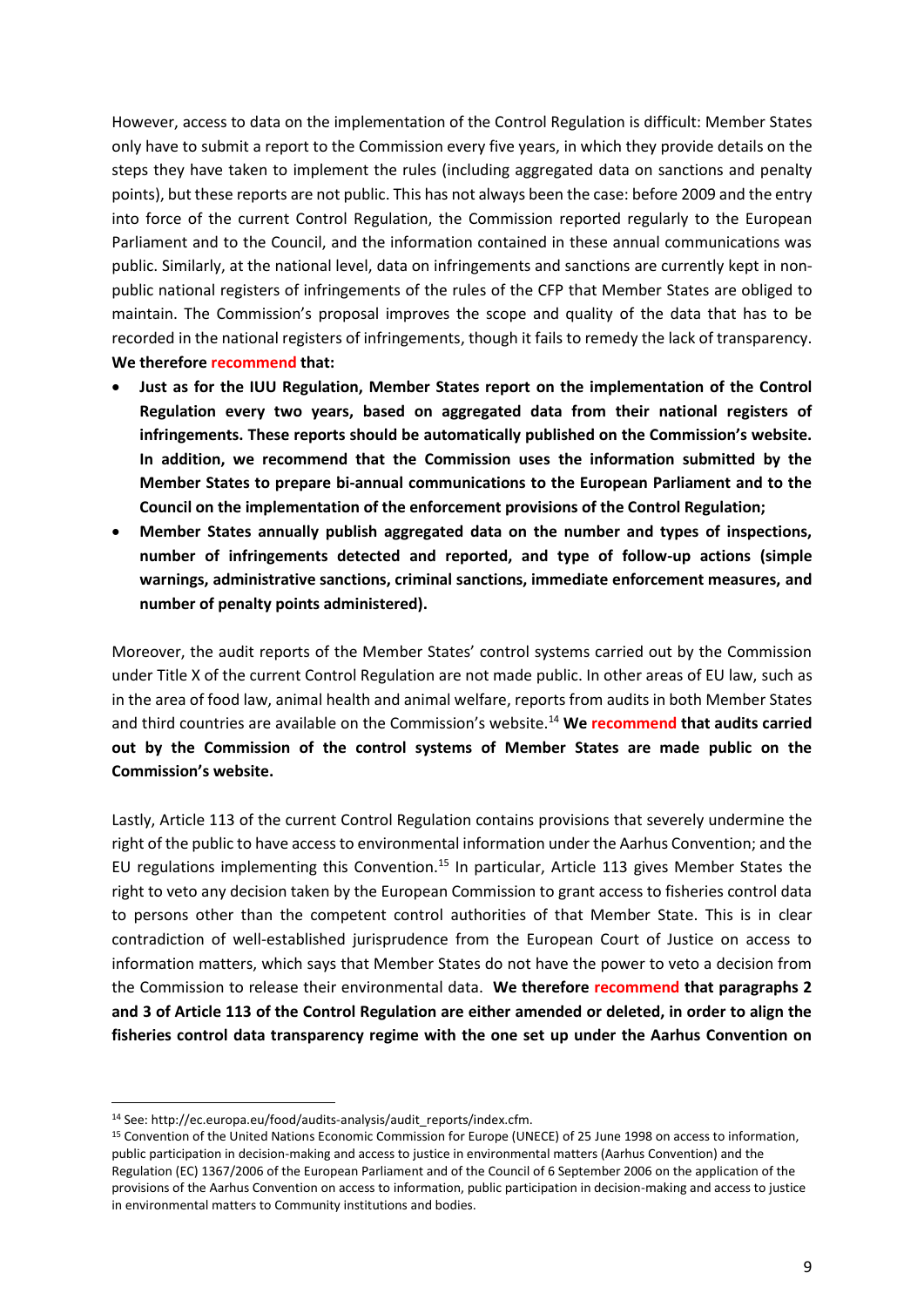**access to information, public participation in decision making and access to justice in environmental matters.**

# **11. Minimise the amendments to the EU IUU Regulation by staying within the scope of the Commission's proposal and by strengthening only those provisions opened for review**

The EU IUU Regulation is the most progressive anti-IUU legislation of its kind globally. It is widely recognised as one of the most important and effective tools in driving fisheries reforms worldwide and improving fisheries governance in non-EU countries; it therefore contributes to global fish stock health, food security, and the livelihoods of vulnerable coastal communities.

Regrettably, the Commission has taken the decision to propose changes to the IUU Regulation without holding a proper consultation or carrying out an impact assessment on the subject. These changes are limited to articles that deal with the catch certificate and sanctions for infringements, but the hasty revision process poses a real and significant risk to the Regulation. It is therefore key that amendments to the EU IUU Regulation strengthen this piece of legislation and do not weaken it.

**We support the digitalisation of the catch certification system. Electronic catch certificates as well as the introduction of an EU-wide IT system for their processing, as these will provide decisive means to improve seafood import controls and verifications, harmonise these practices among Member States and bring added transparency to supply chains in a cost, labour and time-effective manner.** 

**We recommend the mandated use of the new IT tool. The Commission has already launched the new IT tool (called CATCH), which is currently voluntary to use. The mandated use of the new IT tool is required to ensure the effectiveness and success of the tool. As few Member States already have systemsin place to analyse catch certificates, the Commission should provide support to ensure the interoperability of the IT system with existing national systems.**

## **12. Revise the European Fisheries Control Agency mandate**

EFCA has an important role to play in the implementation of the external dimension of the CFP, especially relating to the IUU Regulation. We would therefore support the revision of EFCA's mandate in order to fully incorporate this international dimension into its activities. EFCA is also key to ensure the effective implementation of the Control Regulation and its activities related to data analysis, exchange and coordination between Member States should be expanded.

**We call on decision-makers to ensure that EFCA is given the appropriate resources to fulfil its mandate. In addition, we recommend that the following activities are included in EFCA's mandate:**

- **A more defined and active role in dialogues with third countries on IUU fishing, by way of increased and more steady support to DG MARE missions and an extended capacity-building programme for third country officials;**
- **An expansion of EFCA's role in research and data analysis carried out prior to missions in third countries, as well as data analysis for EU waters.**